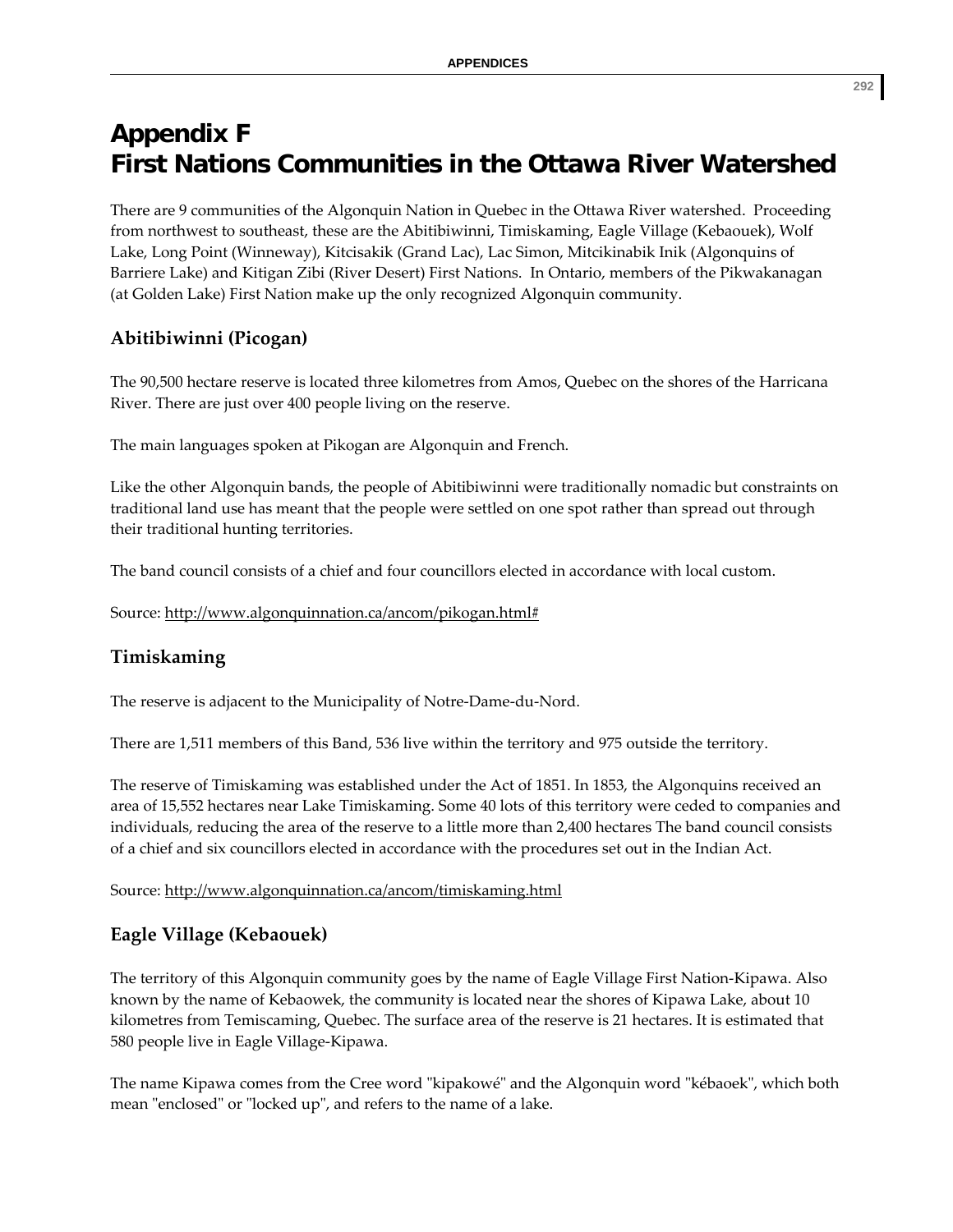Source: http://www.algonquinnation.ca/ancom/eagle.html

## **Wolf Lake**

The Algonquins of Wolf Lake are the smallest of the Algonquin communities. They have been working towards obtaining a reserve for most of this century. The community is derived from the Algonquins of Hunter's Point, Quebec. The site is located 37 kilometres northeast of Temiscamingue, Quebec, on Hunterʹs Point Lake.

The community is made up of 217 people, most of whom live in the region of Temiscamingue, Quebec. The principle languages spoken are English and Algonquin.

Economically the community is involved in the pulp and paper business and the Band operates a tourism/crafts store.

The band council consists of a chief and two councillors elected in accordance with local custom.

Source: http://www.algonquinnation.ca/ancom/wolf.html

## **Long Point (Winneway)**

The name "Long Point" was used in the late  $19<sup>th</sup>$  century by the Hudson Bay Company when they had a trading post under the french form "Longue Pointe" and by the Fathers Oblats who had a mission there. The name Winneway could mean "running water" but some believe that it is a malformation of the Algonquin word "winnewash" which means "the bay of troubled waters". The inhabitants of Long Point First Nation called themselves "Winnewayinini" in Algonquin. The church that preceded the actual establishment of the territory was near the trading post. When the three small villages were joined in the 1950ʹs, the church (mission) was relocated under the name Winneway. The primary languages used by the community members are Algonquin and English. The communities' local administration is operated by the Long Point First Nation Council of Winneway, and is currently under Chief Steve Mathiasʹ leadership.

The Community of Long Point First Nation carries the name of Winneway. It is situated on the south shore of the Winneway River, 114 kilometres east from Ville‐Marie, a small town in the region of Témiscamingue. The coverage of the territory is approximately 38 hectares.

The community offers certain services to its members including a elementary school, a secondary school, a youth centre, an elder centre, a community centre and both a fire and a police department.

Source: http://www.anishinabenation.ca/eng/comm\_longpoint\_en.htm

# **Kitcisakik (Grand Lac)**

There are just over 330 Algonquins living in the area where the Ottawa River flows into Grand Lac Victoria. The area is roughly 66 kilometres south of Val‐dʹOr, Quebec. The Algonquins of Kitcisakik are the only Algonquin band to still live a nomadic existence. The families spend much of the season out on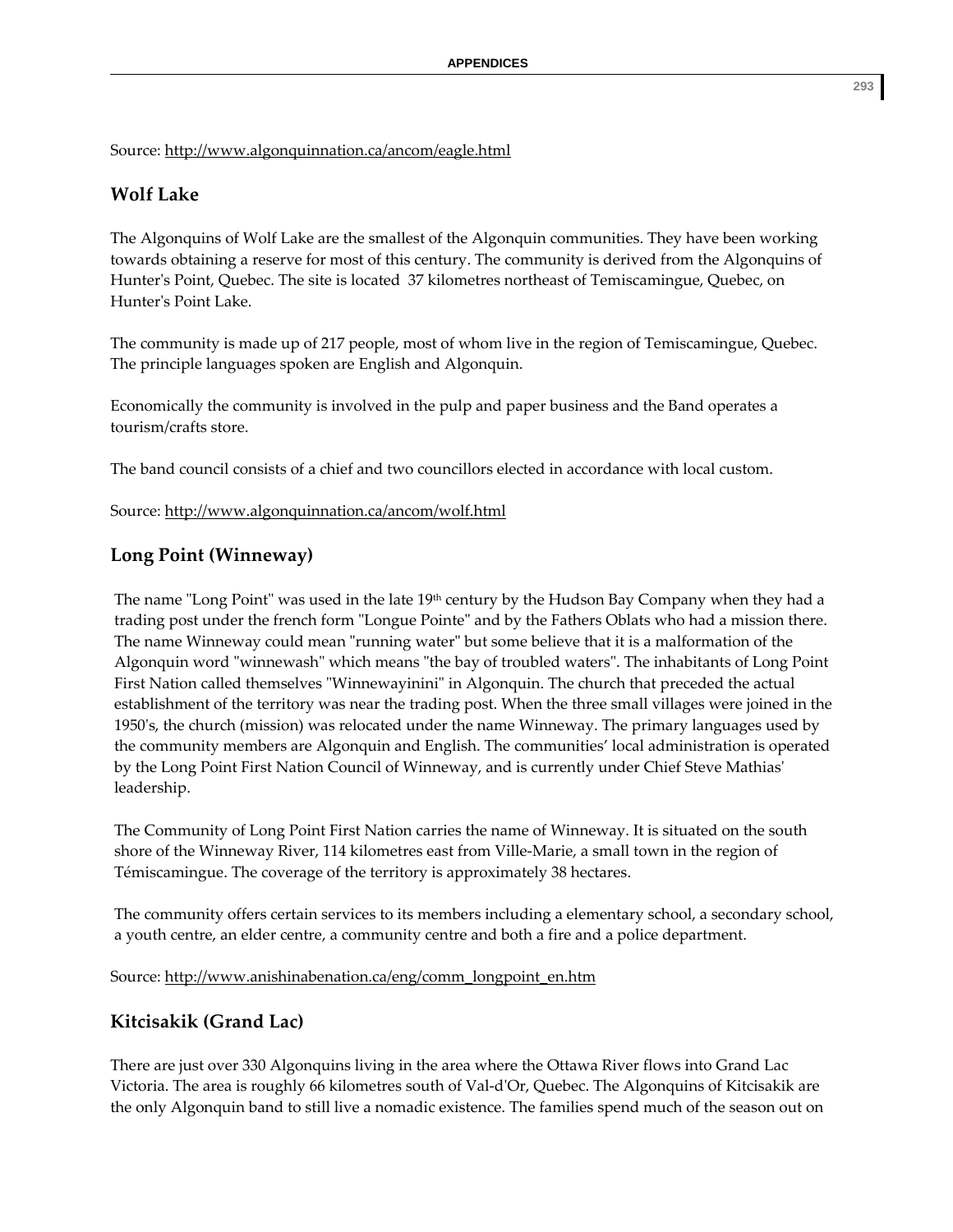their hunting territories. The only permanent buildings at the site at Kitcisakik are a health centre and the church. It is the oldest church in the region of Abitibi‐Témiscamingue.

The Algonquins of Kitcisakik do not have the legal status of a reserve.

The band council consists of a chief and three councillors elected in accordance with local custom.

Source: http://www.algonquinnation.ca/ancom/grandlac.html

## **Lac Simon**

The reserve of Lac Simon is located on west bank of Lac Simon, 32 kilometres southwest of Val DʹOr, in Abitibi.

The population is 1223, with 984 resident and 239 non‐resident.

The reserve was established in 1962 under the Lands and Forests Act. It is a site where the families of hunters traditionally made camp to pursue their seasonal activities.

The principle languages spoken are French and Algonquin.

The Conseil de la Nation Anishnabe du Lac Simon consists of a chief, a deputy chief and three councillors elected in accordance with local custom.

Source: http://www.algonquinnation.ca/ancom/lacsimon.html

# **Mitcikinabik Inik (Algonquins of Barriere Lake)**

The Algonquins of Barriere Lake live on the shores of Rapid Lake, Quebec, 134 kilometres north of Maniwaki, on the bank of the Cabonga Reservoir.

The community has over 500 members living on the 28‐hectare reserve.

The reserve of Rapid Lake was formed in 1961 under the Lands and Forests Act. The band was already settled on the site of Barriere Lake. Until very recently, the band lived in separate family encampments, each led by a patriarch, and carried on seasonal activities.

The principal languages are Algonquin and English.

The band council consists of a chief and four councillors elected in accordance with local custom.

Source: http://www.algonquinnation.ca/ancom/barriere.html

## **Kitigan Zibi Anishinabeg (River Desert)**

Kitigan Zibi is located 130 kilometres north of Hull. The reserve was founded in 1851 and many of the families that settled here were Algonquins displaced by European encroachments along the Ottawa River.